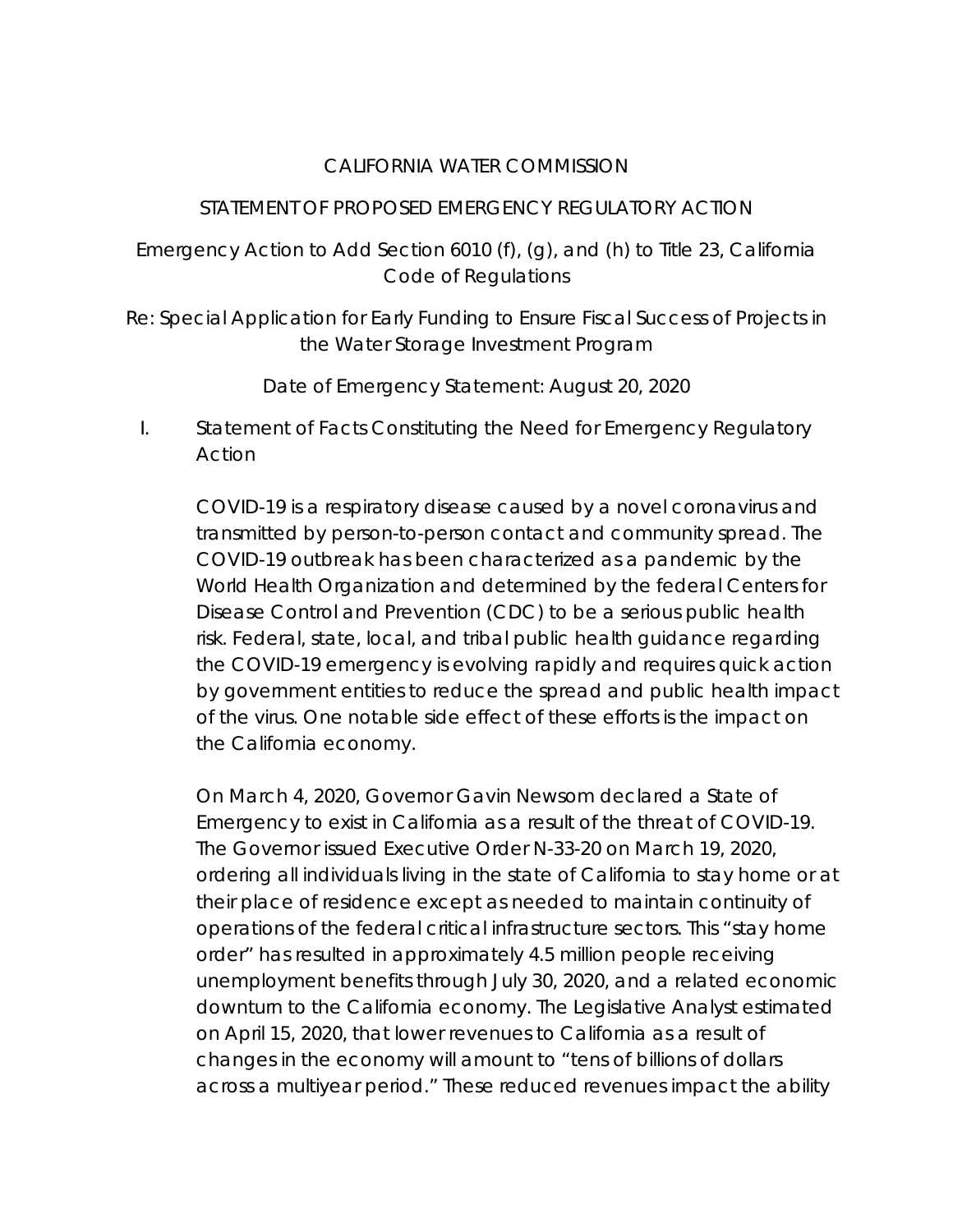of public agencies to operate and their credit worthiness as an operating partner.

Emergency regulations are necessary for the California Water Commission (Commission) to address the economic hardship confronting the applicants to the Water Storage Investment Program (WSIP) caused by the COVID-19 pandemic. Financing for the proposed water storage projects has become increasingly difficult to obtain in the current economy. The continued uncertainty associated with the COVID-19 pandemic is jeopardizing the viability of the water storage projects that sought to complete the environmental documentation without State assistance. The current emergency was not anticipated during the initial application phase by the applicants, who will now need substantial help financing the environmental documentation phase of each of their projects. Absent emergency regulations, the economic hardship facing the projects will compromise project viability and the fundamental principle of voter-approved Proposition 1, which is that "safeguarding California's supply of clean and safe water for homes, businesses, and farms is an essential responsibility of government, and critical to protecting the quality of life for all Californians." (California Water Code section 79701(a).)

Generally, WSIP project proponents are revenue-based public agencies funded largely by individual customers in California. During the COVID-19 crisis, these agencies are maintaining service to as many people as possible, suspending shut-offs for nonpayment, and allowing Californians to forego payments for utilities, knowing they may not be paid for some time. In an April 20 letter to Congressional leadership, the Association of California Water Agencies—which represents 455 public water agencies responsible for 90 percent of the water delivered in California—sought federal financial assistance in the face of increased costs and decreased revenues. The letter included a request for a \$100 billion relief fund specifically for local governments, in particular special districts and cities, to utilize for continuation of essential services, such as water and wastewater operations across the country. Given the industry's fiscal predicament, the Water Commission will help WSIP applicants maintain momentum on water storage projects by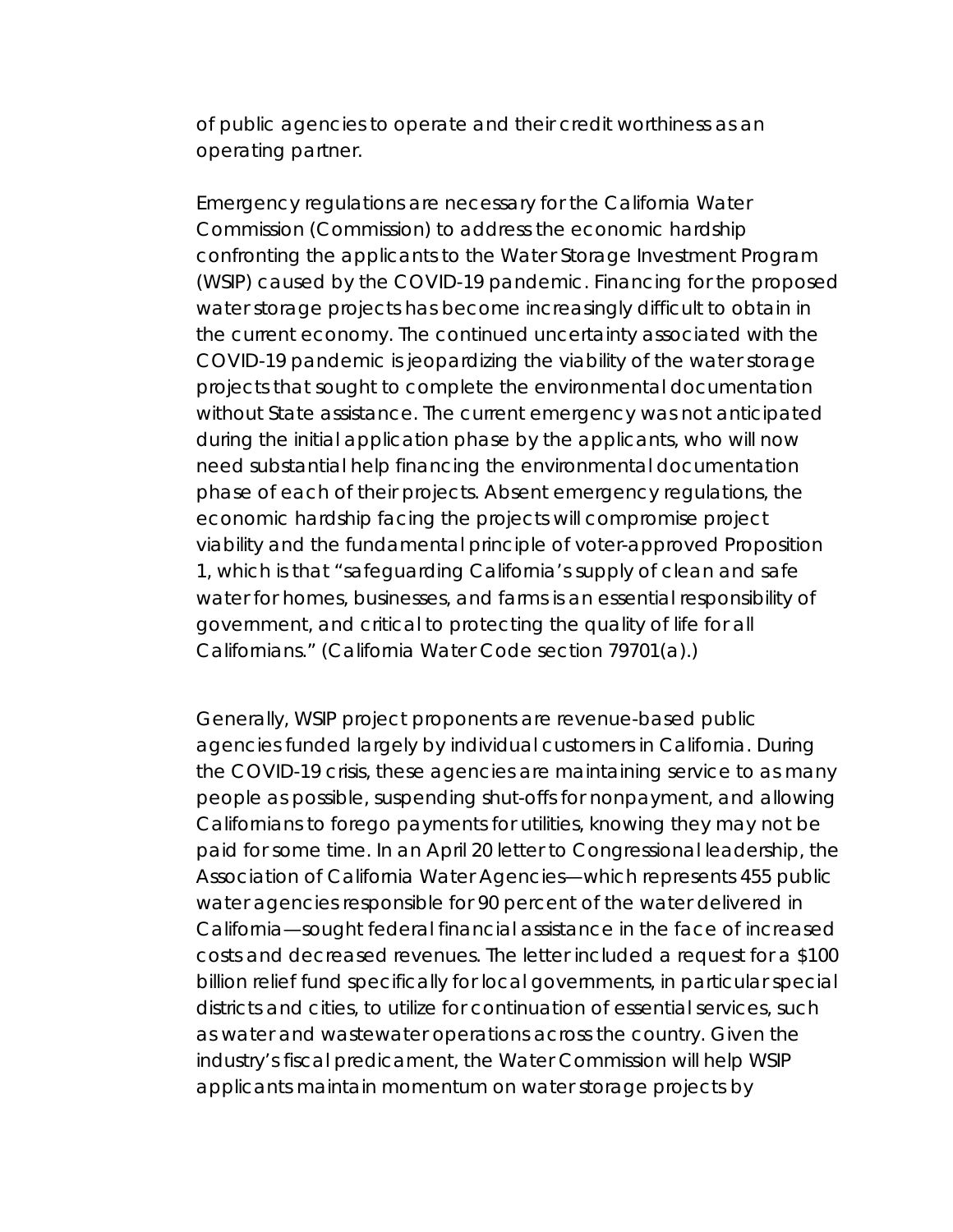advancing the availability of State funding. The assistance will help avoid jeopardy to projects that promise to improve regional water resilience.

On May 11, proponents of six of the eight WSIP-funded projects sent a letter to the Water Commission chairman, asking that the Commission consider making emergency and temporary modifications on a project-by-project basis in implementation of the WSIP funding due to the COVID natural disaster. The proponents stated that "we are concerned that the uncertain financial times ahead could cause delays to these projects that you have previously determined create an important statewide benefit." In particular, the proponents asked the Commission to consider four potential changes: modification of early funding conditions, increased release frequency or waiver of retention on early funding, provision of additional flexibility within the early funding agreements, and incorporation of COVID-19 related impacts into pre-established deadlines.

Two of the potential beneficiaries of the emergency regulations confirmed to Commission staff that severe economic challenges threaten the viability of their projects. The Inland Empire Utilities Agency (IEUA) indicates that its member agencies are facing revenue shortfalls. These shortfalls are not anticipated to be short-term issues. IEUA adopted rates in Fall 2019, but deferred rate increases for a year at its scheduled May 6 meeting in recognition of the hardships facing its customers. Additionally, IEUA may consider deferring non-critical projects. IEUA staff indicate that early funding would ensure that revenue shortfalls do not prevent the Chino Basin project from moving forward. Additionally, the Willow Springs project has an immediate cashflow need. The project proponent indicates its financing partner is reassessing all of its business models based on COVID-19 impacts. Early funding would keep the Willow Springs project moving forward with planning activities and feasibility study needed to meet the statutory deadline of January 1, 2022.

The Commission finds that conducting a regular rulemaking action and the time needed to allow the regular rulemaking would result in the failure of the regulated community to receive the funding in a timely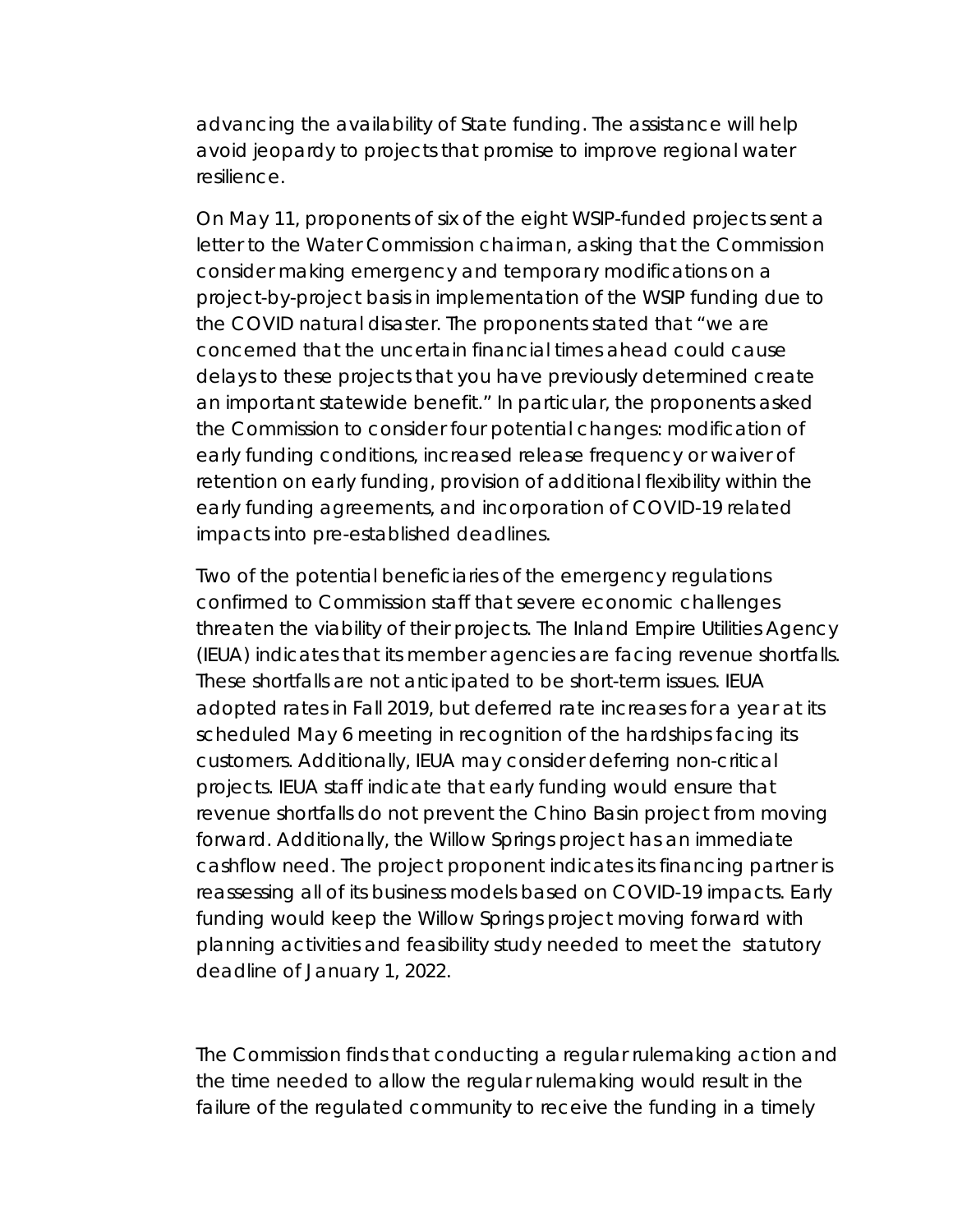manner. This regulation must take effect with sufficient advance time to allow the changes to be effective in achieving the goal of the regulations: to ensure sufficient funding is available to complete draft environmental documentation and feasibility studies to allow projects to remain in the WSIP and to help ensure the resilience of water supplies into the future. The Commission published this notice and proposed emergency regulations with its agenda for its August 19, 2020 meeting and included an item on the agenda titled "Action Item: Notice of Proposed Emergency Regulations and Informational Update on the Water Storage Investment Program."

## II. Proposed Emergency Regulations

The California Water Commission will consider requests from current applicants that received a maximum conditional eligibility determination from the Commission during the evaluation of the applications for funding in 2018 but did not receive funding for the completion of environmental documentation pursuant to Title 23, California Code of Regulations, section 6010. The Commission will evaluate the requests based on presentations by the applicants and Commission staff regarding project status and progress since the maximum conditional eligibility determination.

- III. Documents Relied Upon Supporting Regulation Change
	- (1) Order of the State Public Health Officer, California Department of Public Health, March 19, 2020
	- (2) Implementation of Mitigation Strategies for Communities with Local COVID-19 Transmission, CDC, March 12, 2020
	- (3) Legislative Analyst Office, "State Budget Effects of Recent Federal Actions to Address COVID-19"
	- (4) Legislative Analyst Office, "Overview of Employment Development Department Response to COVID-19," July 30, 2020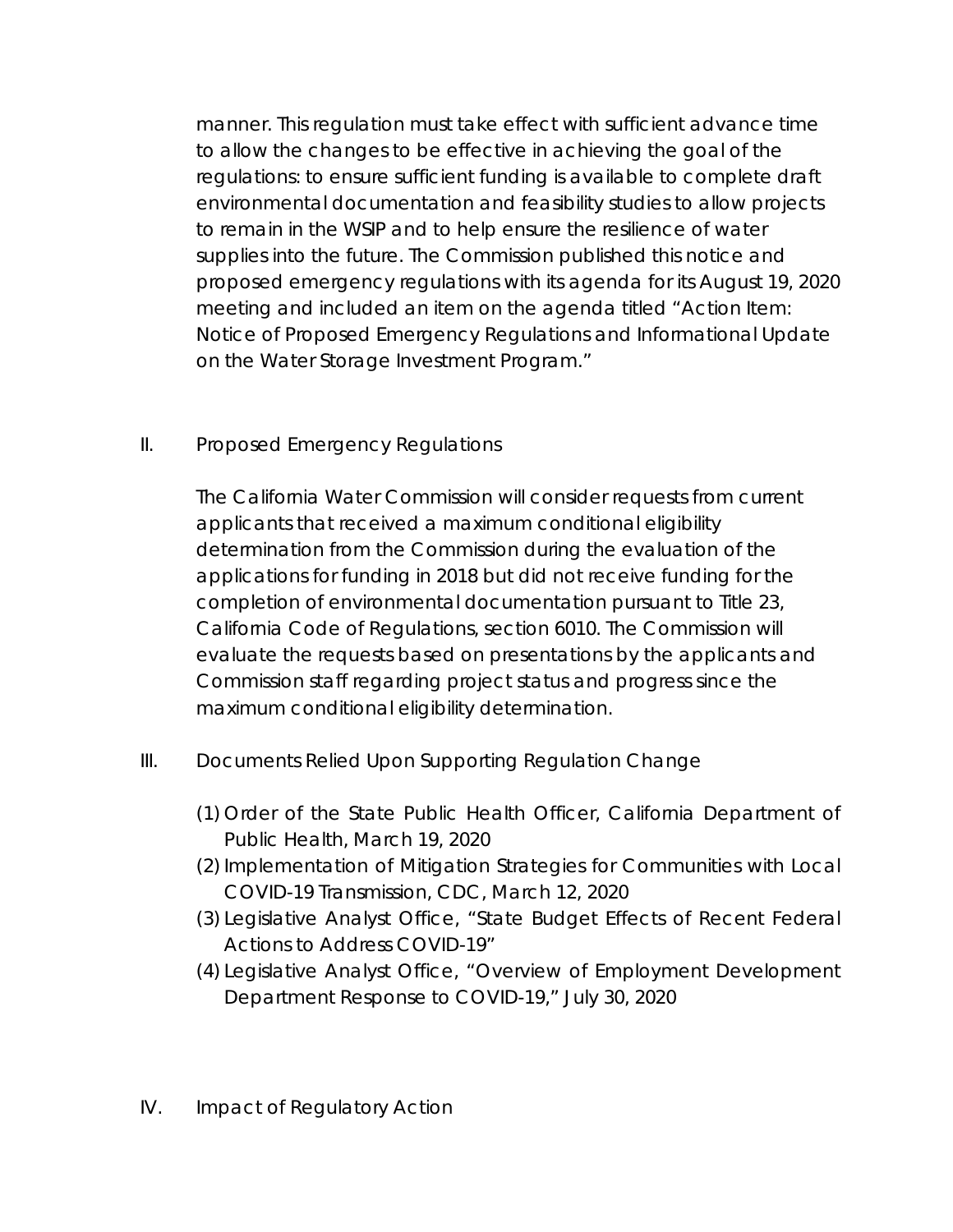The potential for significant statewide adverse economic impacts that might result from the proposed regulatory action has been assessed, and the following determinations relative to the required statutory categories have been made:

(a)Costs or Savings to State Agencies or Costs/Savings in Federal Funding to the State:

The Commission expects the costs to the State will be a maximum of approximately \$41,087,165 in the form of early funding provided to the projects that did not receive early funding in 2018. However, this does not represent an additional expenditure in excess of the projects' potential expenditures if the statutory requirements of Water Code section 79755 are completed. Rather, these funds represent a portion of what the applicants are eligible to receive from the already-determined maximum conditional eligibility amount.

(b) Nondiscretionary Costs/Savings to Local Agencies:

This emergency regulation could assist local agencies that are applicants to the WSIP to save funds to ensure the continued functioning of the agency while also moving forward with the proposed projects. Although the funding would be for reimbursement only, having the funds in a relatively short amount of time could help ensure the long-term viability of local agencies.

(c)Programs Mandated on Local Agencies or School Districts: None.

- V. Authority and Reference The Commission adopts this emergency regulation pursuant to the authority vested by section 79754 of the Water Code and to implement, interpret, or make specific sections 79750, 79751, 79754, 79755, 79756 and 79757 of the Water Code.
- VI. Section 48 Statement of Emergency

Government Code section 11346.1(a)(2) requires that, at least five working days prior to the submission of the proposed emergency action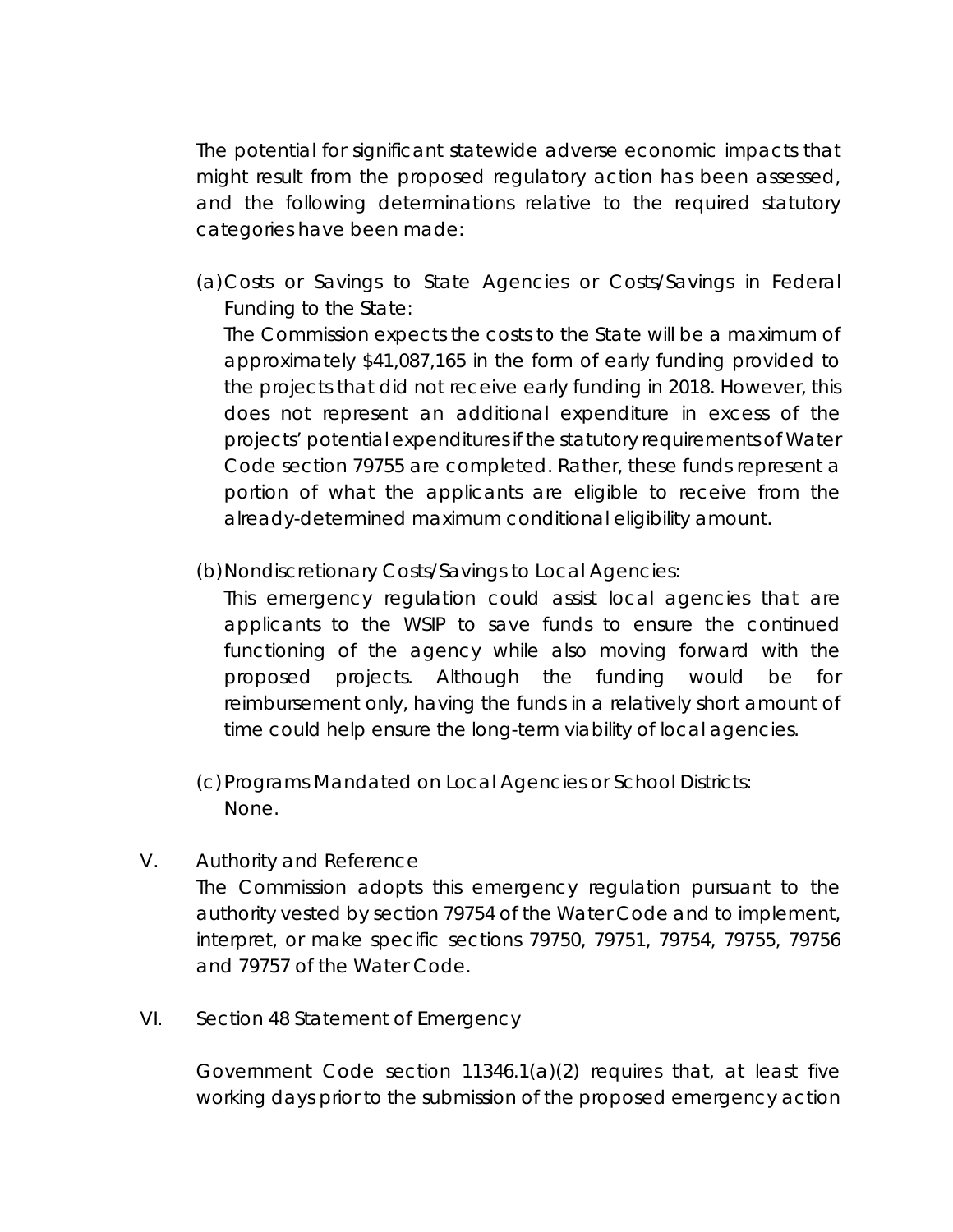to the Office of Administrative Law, the adopting agency provide a notice of the proposed emergency action to every person who has filed a request for notice of regulatory action with the agency. After submission of the proposed emergency to the Office of Administrative Law, the Office of Administrative Law shall allow interested persons five calendar days to submit comments on the proposed emergency regulations as set forth in Government Code section 11349.6. The Commission has complied with Government Code section 11346.1(a)(2) by providing a copy of this notice to each person who has requested notification of Commission actions in advance of the meeting at which the emergency regulations will be discussed at the August 19, 2020 Commission meeting.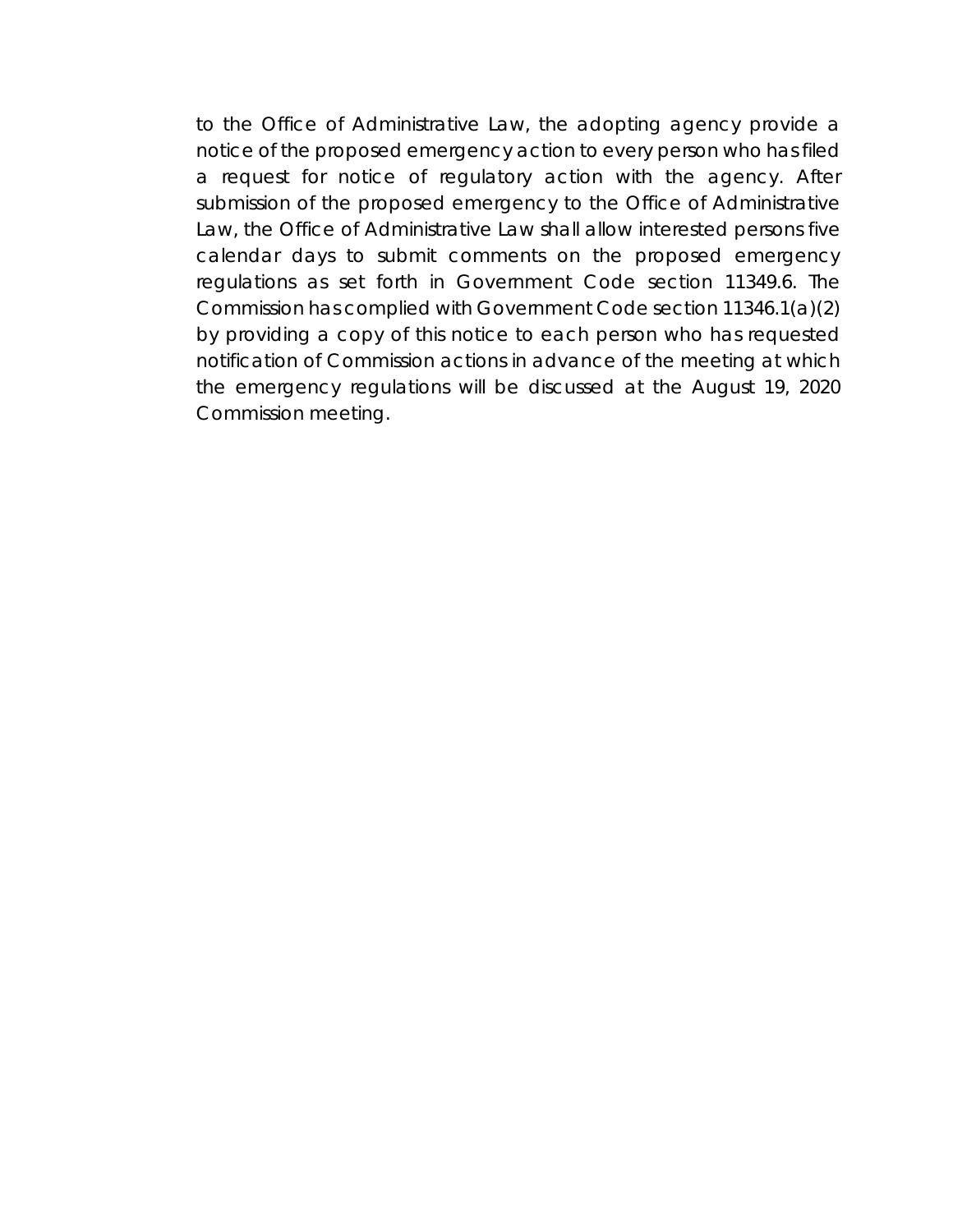## Informative Digest

The COVID-19 outbreak has been characterized as a pandemic by the World Health Organization and determined by the federal Centers for Disease Control and Prevention to be a serious public health risk. The Governor's March 19, 2020, Executive Order requires all individuals residing in California to stay at home except as needed to maintain continuity of operations of the federal critical infrastructure sectors. Federal, state, local, and tribal public health guidance regarding the COVID-19 emergency is evolving rapidly and requires quick action by government entities to mitigate the economic impact of the virus.

The Water Storage Investment Program (WSIP) implements Proposition 1, Chapter 8 that provided \$2.7 billion for public benefits of water storage projects. To implement this chapter, the Commission adopted program regulations, as required in Chapter 8, then proceeded with a solicitation and application review. The language in Water Code section 79755(a) prevents the Commission from making final awards until the applicant has finalized environmental documentation, completed permits, obtained 100 percent of the non-public cost share, and has executed contracts with applicable State agencies for the administration of public benefits. While section 79755 (c) prevents a final award until the project is construction ready, it allows for early funding of projects to assist with work related to completion of environmental documentation and permits. Program regulations implemented the early-funding provision by requiring applicants to request early funding in their initial applications. Four of the eight applicants that completed the review process requested early funding in their applications. In July 2018, the Commission made maximum conditional eligibility determinations (MCEDs) for eight projects providing enough information and assurances that projects could proceed to complete the statutory requirements. The Commission also made three early funding awards. Early funding is a portion of a project's MCED that applicants may spend prior to final award. Early funding is capped at 5 percent of the MCED to limit stranding of funds if a project does not progress to final award.

Existing law provides applicants the ability to obtain funding for environmental documentation. Water Code section 79755(c) states "Notwithstanding subdivision (a), funds may be made available under this chapter for the completion of environmental documentation and permitting of a project." Existing section 6010 of Title 23 of California Code of Regulations governs the conditions that must be met before the Commission will award funding for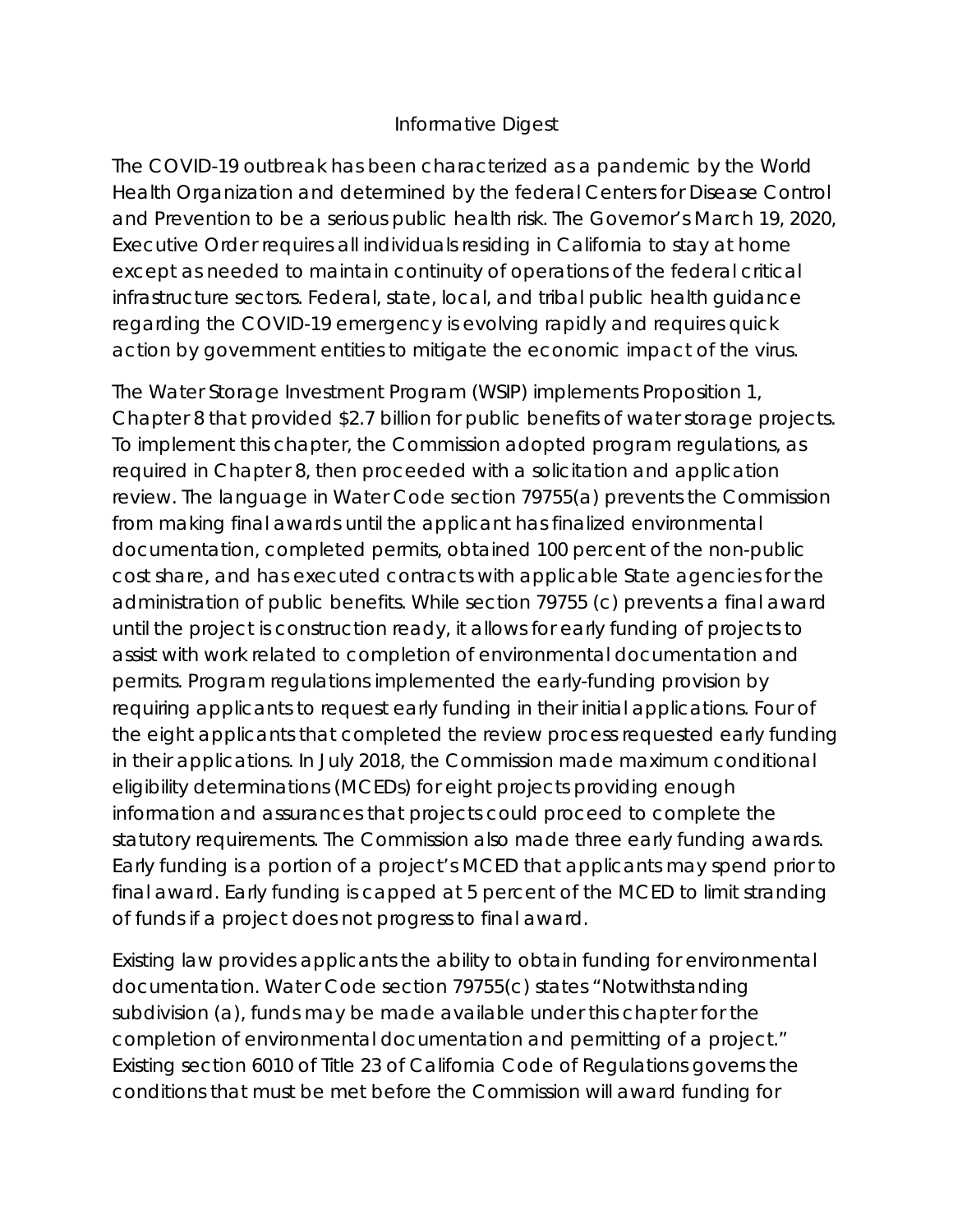environmental documentation and permits. The proposed emergency regulations allow for those applicants meeting the existing requirements to request funding for environmental documentation and permits based on changed circumstances created by the COVID-19 pandemic.

Recent information from WSIP applicants indicates that funding for environmental permitting and documentation may be in jeopardy because of the economic downturn associated with the COVID-19 pandemic. Applicants to the WSIP are required to complete this documentation before they may receive any funds for construction for the proposed projects. When applicants applied to the program in 2018, several did not apply for funding for completion of environmental documentation because the financial situation of their particular public agency made funding from the State unnecessary. However, the current economic impacts of the COVID-19 pandemic have made it necessary for those projects to approach the Commission for funding to complete the environmental documentation. These projects are important to the long-term water resilience of California communities and ecosystems.

The benefits anticipated from the emergency regulations include the long-term viability California's water systems from the addition of water storage.

The proposed addition of section 6010 (f), (g), and (h) to Title 23, California Code of Regulations grants the Commission the authority to consider providing funding for the completion of environmental documentation to those projects that did not previously receive it. The additional subsections provide the process and parameters the Commission will use to implement the new application process to ensure a fair and transparent process for the applicants and the public while also addressing the need of the applicants. The new subsections will also ensure the funding is made available as expeditiously as possible by streamlining the application and evaluation process.

Section 6010(f) will make one additional application for early funding available to project applicants that have not already received early funding through the Water Storage Investment Program and sets forth the process to request early funding by the applicants. Applicants must notify the Commission of the intent to request additional early funding at least fifteen (15) days in advance, the applicant must present the request to the Commission, and provide any materials the applicant will present to the Commission at least ten (10) days in advance of the Commission meeting to ensure an open and public process is